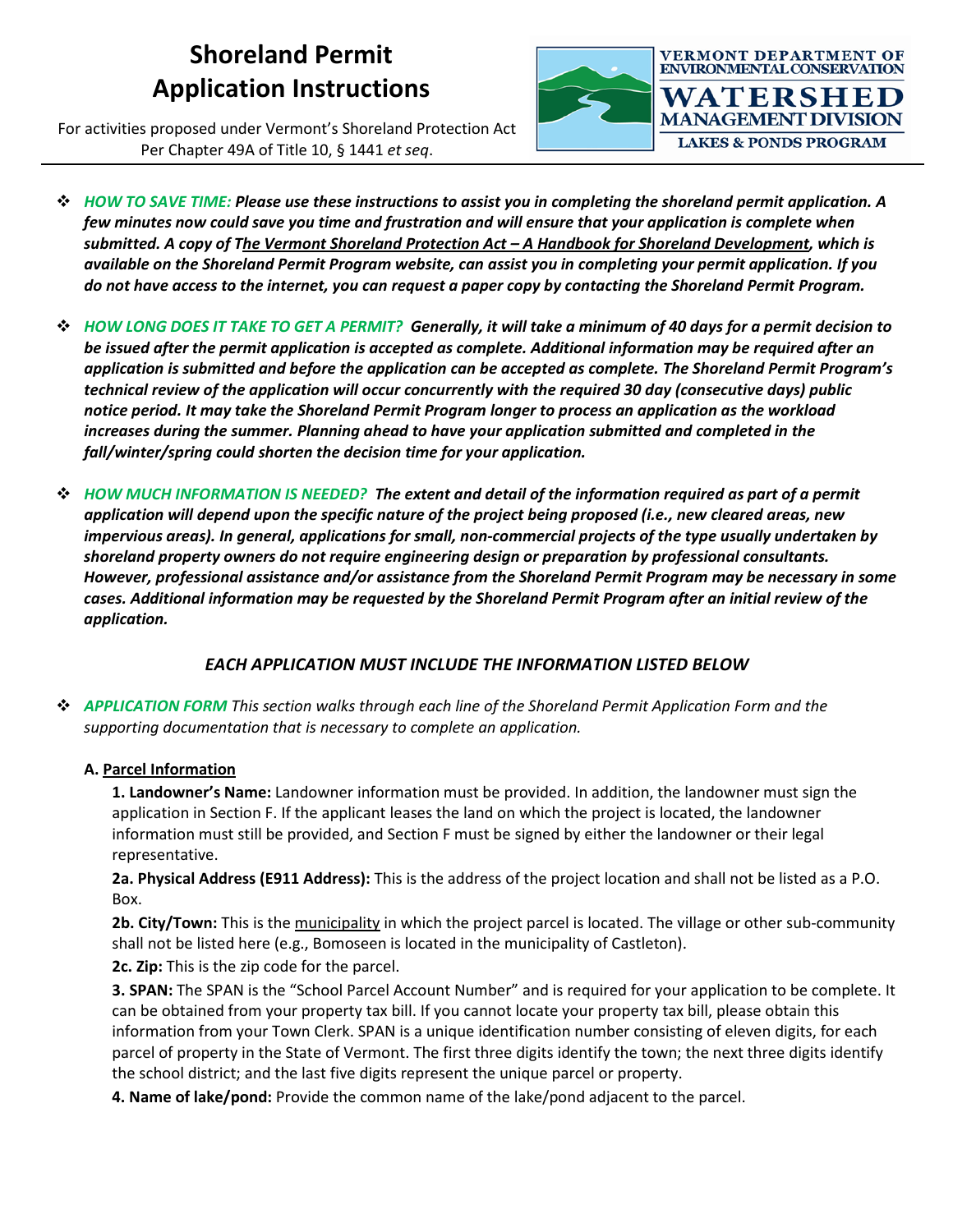**5. Total shore frontage:** Provide the total length of shoreline frontage your parcel has on the identified lake/pond, as measured in feet. This does not need to be exact, but should be as accurate as possible based on a measurement or other parcel information retained by the landowner.

**6. Was the parcel of land created before July 1, 2014?** If you do not know when the parcel of land was created, you may need to contact your Town Clerk to obtain this information. Do not leave this question blank.

**7. Are there wetlands associated with this parcel?** If you do not know, or suspect that you do have wetlands on your parcel, you should contact the VT DEC Wetlands Program: (802) 828-1535 or

[www.anr.state.vt.us/dec/waterq/wetlands.htm.](http://www.anr.state.vt.us/dec/waterq/wetlands.htm) The presence of wetlands on your parcel may have implications on the location or feasibility of your proposed project. A Shoreland Permit does not negate the need for other applicable local, state or federal permits, including a state Wetlands Permit or federal U.S. Army Corps of Engineers Permit.

**8. Is there a lake encroachment permit associated with this project?** The VT DEC Lake Encroachment Program (29 V.S.A. Chapter 11, enacted 1969) regulates encroachments beyond the mean water level of all lakes and ponds in Vermont that are public waters. Any aspect of your project that extends outward over the shoreline or intersects with the mean water level, either in the lake/pond or out above the lake/pond likely requires a lake encroachment permit, including, but not limited to shoreline stabilization projects, retaining walls, and wall replacements. Please contact the appropriate Lake Encroachment and Shoreland Permit Program Regional Permit Analyst with any questions[: www.watershedmanagement.vt.gov/permits/htm/pm\\_shoreland](http://www.watershedmanagement.vt.gov/permits/htm/pm_shoreland-regionalcontacts.htm)[regionalcontacts.htm.](http://www.watershedmanagement.vt.gov/permits/htm/pm_shoreland-regionalcontacts.htm)

**9. What is the surface area of your parcel within the Protected Shoreland Area (PSA):** You must provide the total area of your parcel (in square feet) that is located within the PSA, that is, the area on your parcel that is located within 250 feet of the shoreline (mean water level). See the Vermont Shoreland Protection Act – A Handbook for Shoreland Development, Appendix C, Determining Lakeside Zone and PSA.

**10. What is the surface area of existing impervious surface on your parcel within the PSA:** You must provide the total area of existing impervious surface (in square feet) that is located within the PSA. See the Vermont Shoreland Protection Act – A Handbook for Shoreland Development, Appendix F, Calculating Percent Impervious Surface.

**11. What is the surface area of existing cleared area on your parcel within the PSA:** You must provide the total area of existing cleared area (in square feet) that is located within the PSA. See the Vermont Shoreland Protection Act – A Handbook for Shoreland Development, Appendix E, Calculating Percent Clearing.

## **B. Applicant Contact Information**

Provide email and phone number contact information, and additional mailing address if different from the information provided in Section A.

## **C. Application Preparer Information**

Provide additional information in this section if the individual preparing the application is not the landowner or the applicant. For example, if a contractor, consultant, relative, or other individual has prepared the application on behalf of the landowner/applicant, their information must be listed in Section C. The application preparer is required to sign the application under Section F.

## **D. Project Description**

- **1.** Describe the proposed project completely so reviewers will understand exactly what is intended. If there is not sufficient space on the application form, complete the description on an attached sheet. **Your project description shall also include measurements of proposed impervious surfaces and/or proposed cleared areas, including those necessary for the construction of impervious surfaces and any additional cleared areas that are planned as part of the project.** The project description shall include as an attachment:
	- **◆** Required: A site plan or drawing of the project from overhead or plan view, and if necessary to fully describe the project, a cross-section or profile/side view with measurements of proposed impervious surfaces and/or cleared areas.
	- Required: A location map depicting the parcel location, with sufficient detail to direct the Shoreland Permit Program to the parcel where the project is proposed.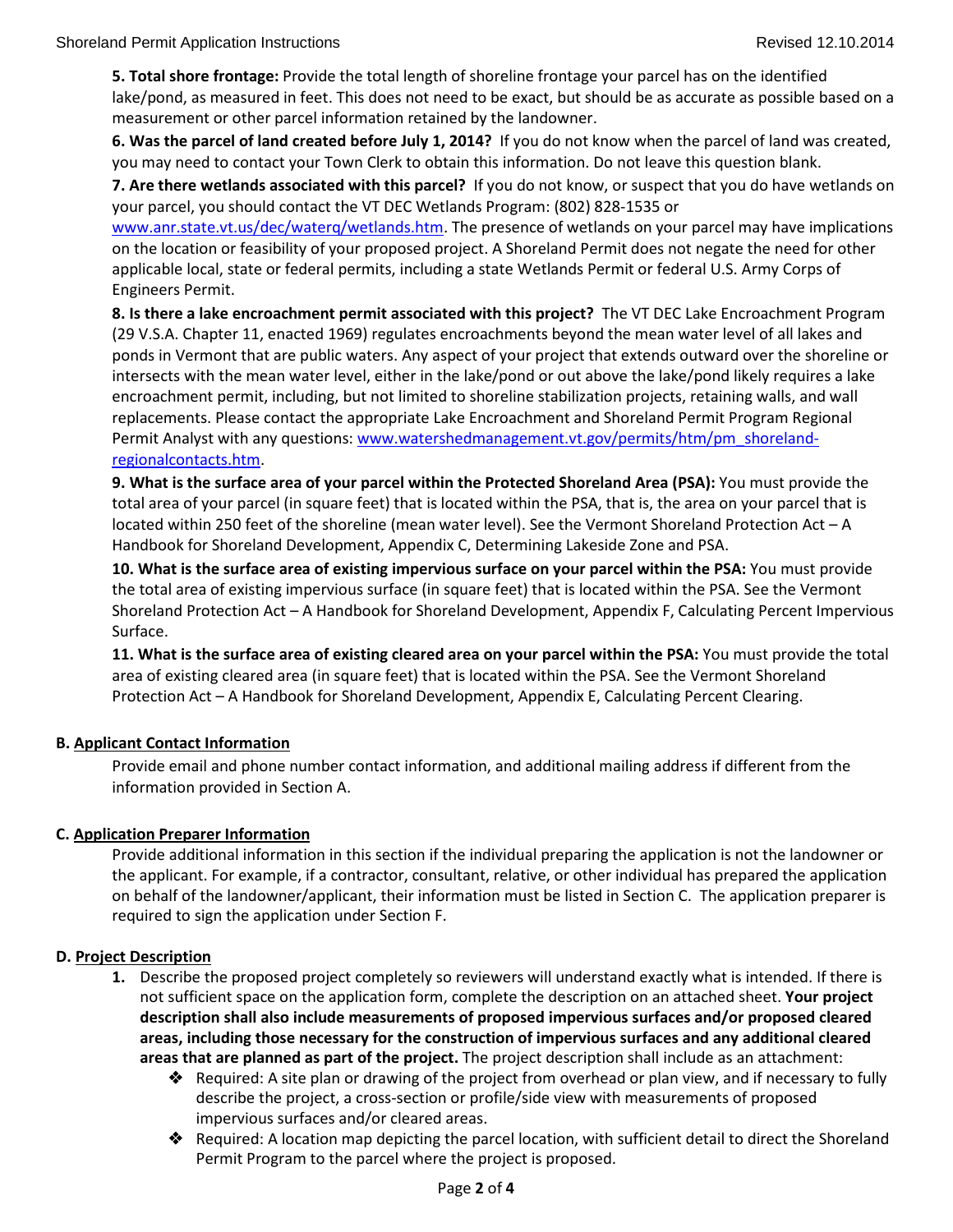- Optional: Photos can be very helpful to provide information on existing and proposed conditions. The Shoreland Permit Program may request photos or may request a site visit if deemed necessary to complete application review.
- **2. How far is existing cleared area or impervious surface from Mean Water Level (feet), and how far will new cleared area or impervious surface be from MWL (feet)?** See The Vermont Shoreland Protection Act – A Handbook for Shoreland Development, Appendix A – Estimating Mean Water Level.
- **3. Can all new cleared area or impervious surface be set back at least 100 feet from MWL?** See The Vermont Shoreland Protection Act – A Handbook for Shoreland Development, Appendix A – Estimating Mean Water Level.

*If the parcel was created after July 1, 2014*, cleared area or impervious surface subject to a permit **MUST** be set back at least 100 feet from mean water level to qualify for permit coverage, unless the cleared area or impervious surface proposed is for shoreland stabilization measures designed to repair or prevent erosion or flood risks.

*If the parcel was created prior to July 1, 2014*, and the new cleared area or impervious surface subject to a permit cannot be set back at least 100 feet from mean water level, the applicant must identify the basis for siting new cleared area or impervious surface within 100 feet of mean water level. Justification for siting new cleared area or impervious surface within 100 feet is limited to (1) parcel size; (2) the site characteristic or site limitations of the parcel, including presence of highway or rights of way and soil type; or (3) application of municipal setback requirement in a municipal bylaw adopted on or before July 1, 2014.

- **4a. What is the slope of the project site area (%):** See The Vermont Shoreland Protection Act A Handbook for Shoreland Development, Appendix B – Determining Slope.
- **4b. Is the slope of the project area less than 20%?** See The Vermont Shoreland Protection Act A Handbook for Shoreland Development, Appendix B – Determining Slope.
- **4c. If you answered no to 4b above, describe the measures taken to ensure the slope is stable, resulting in minimal erosion and impacts to water quality (attach support information as needed):** For projects that are sited on slopes of 20% or greater, the applicant must describe/identify the measures that will be taken as part of their project design to satisfy 3c. Page 10 of The Vermont Shoreland Protection Act – A Handbook for Shoreland Development discusses site design concepts and best management practices (BMPs) that can be applied as part of a project to satisfy 3c when slopes are 20% or greater. An applicant is not limited to the BMPs listed in the Handbook, and may propose additional measures if determined through technical review by the Shoreland Permit Program to satisfy 3c. The measures proposed to satisfy 3c shall also be included in the project description and depicted in supporting application materials such as plans/drawings.
- **5a. What is the surface area of new impervious surface associated with this project (square feet):** See The Vermont Shoreland Protection Act – A Handbook for Shoreland Development, Appendix F – Calculating Percent Impervious Surface.
- **5b. What is the total resulting impervious surface after completion of the project (square feet) and is that 20% or less of the parcel area within the PSA?** See The Vermont Shoreland Protection Act – A Handbook for Shoreland Development, Appendix F – Calculating Percent Impervious Surface.
- **5c. If you answered no to 5b above, describe the best management practices (BMPs) used to manage, treat, and control erosion from stormwater from the portion of impervious surface that exceeds 20% (attach support information as needed):** For projects that result in total impervious surface within the PSA in excess of 20%, the applicant must describe the measures that will be taken as part of their project design to satisfy 4c. Page 11 of The Vermont Shoreland Protection Act – A Handbook for Shoreland Development discusses site design concepts and best management practices (BMPs) that can be applied as part of a project to satisfy 4c when total impervious surfaces upon project completion will exceed 20% of the PSA. An applicant is not limited to the BMPs listed in the Handbook, and may propose additional measures if determined through technical review by the Shoreland Permit Program to satisfy 4c. The measures proposed to satisfy 4c shall also be included in the project description and depicted in supporting application materials such as plans/drawings.
- **6a. What is the surface area of new cleared area associated with this project (square feet):** See The Vermont Shoreland Protection Act – A Handbook for Shoreland Development, Appendix E – Calculating Percent Clearing. If your project does not involve the creation of new cleared area, and only involves the creation of new impervious surface within an existing cleared area, skip Sections 6a, 6b, 6c; and proceed to Section E.
- **6b. What is the total resulting cleared area after completion of the project (square feet) and is that 40% or**